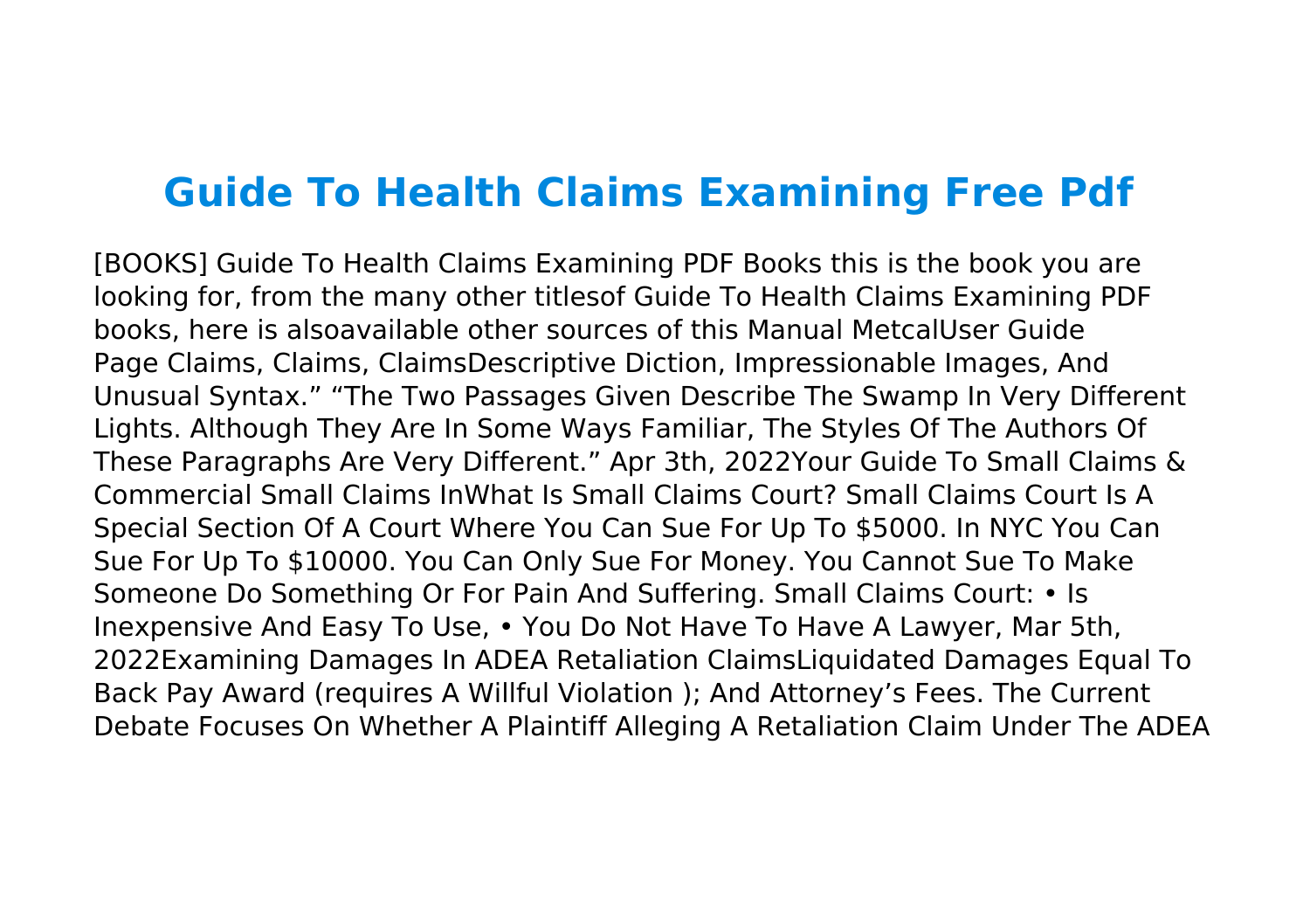May Seek Punitive Damages Or Compensatory Damages For Pain And Suffering. It Is Well-settled That These Types Of Alan Rupe Kyle Malone Feb 5th, 2022. HINDS COUNTY CLAIMS NUMBERED LESS CLAIMSJun 15, 2020 · 3521 01202020 9012 Adept Global Enterprises, 001-100-5599 441.00 78483 February 2020 Invoice 3390 Bc6 3186 Benchmark Const Corp 001-100-5599 584.00 78352 3372 1046 1808 Exsail Llc 001-1 Apr 3th, 2022Claims Conversion Program For Employer Filed ClaimsMay 21, 2020 · Filed Partial Upload File Before Converting The Claim To An Individual One. If This Is Done Before Allowing The Upload, The Conversion Will Override The Request For Weekly Payment Cancelling The Request. Employer Filed Partial Claims Jan 1th, 2022Boadicea's Claims And Prospective Claims In The Fraser ...As Well As Generating Drill Targets At The Same Time." Boadicea Does Not Have The Budget To Match The Likes Of IGO, Creasy Or A Legend Mining Ltd In The Fraser Range, But It Is One Of The Few Listed Com-panies Uniquely Posi-t Jan 3th, 2022. Payer Claims List - Dental Electronic Claims Clearinghouse86001 Americhoice - New Jersey Medicare (Salt Lake City, UT) No GP133 Americhoice NJ(Thiensville, Milwaukee WI) No LX010 Amerihealth (720 Blair, Horsham, PA) No 54763 Amerihealth Administrators (Horsham, PA) No 47009 Ameritas Life Insurance Corp. ( Jul 5th, 2022CLAIM OFFICE: Fax Claims To: Email Claims ToLandmark American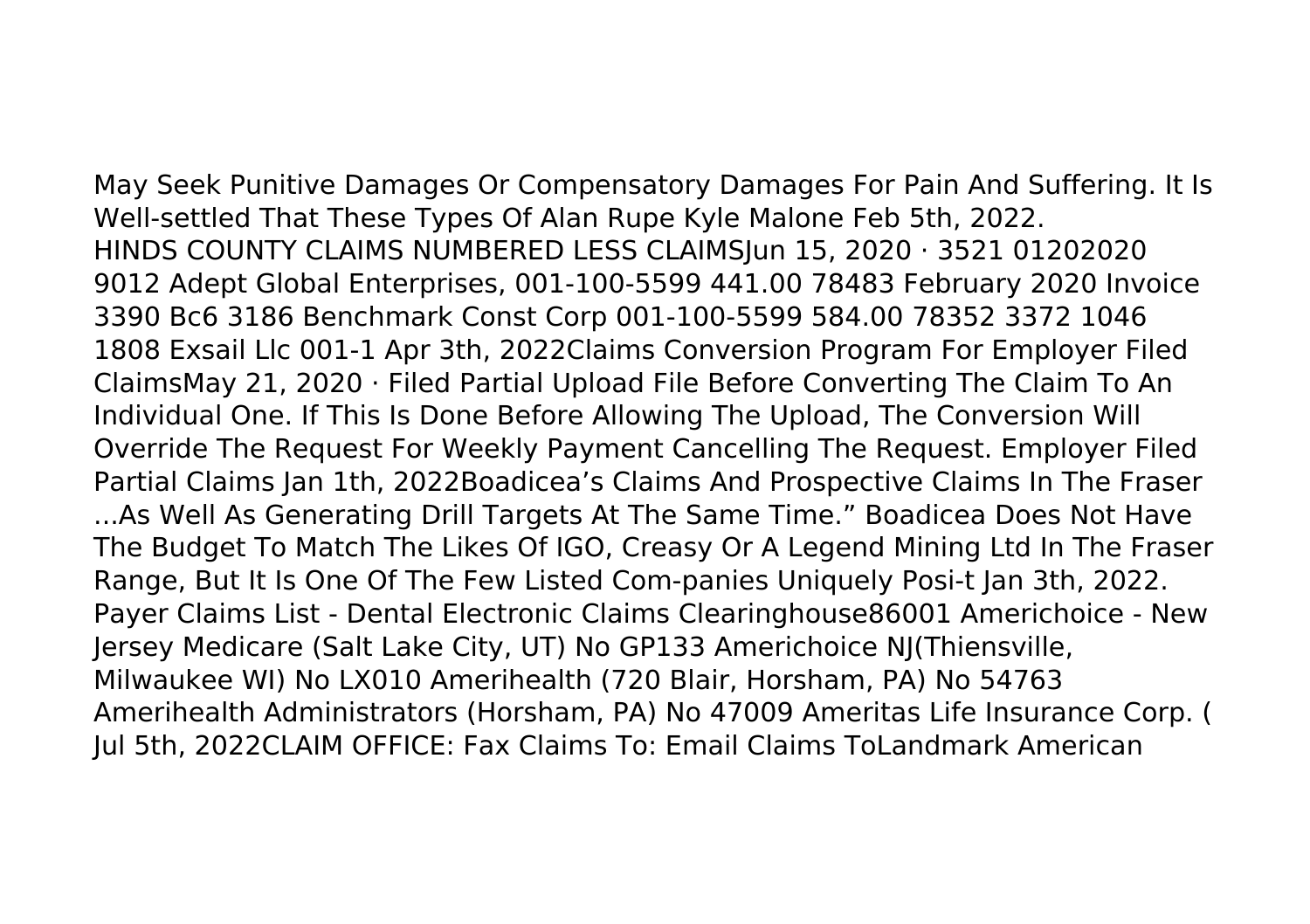Insurance Company (An Oklahoma Stock Co.) (hereinafter Called "the Company") EXECUTIVE OFFICES: 945 East Paces Ferry Road, Suite 1800, Atlanta, GA 30326-1160 Policy Number: RENEWAL OF: NEW Named Insured And Mailing Address: Producer Name: CITY OF PHILAD May 3th, 2022EDI 5010 Claims Submission Guide - Coventry Health CareProviders Should Call 1.877.EMDEON.6 (1.877.363.3666) Or ... Messages For Any Of The Edits Below On Their Level 1 Payer Rejection Reports. ... Claim Will Reject (Prof Only) Excluding Procedure Codes 01953, 01995, 01996 Or 01999. For These Codes Jun 4th, 2022. L.A. Care Health Plan Claims Quick Reference GuideFollowing Is A List Of Revenue And Accommodation Codes: Type/Level Of Care: Skilled Nursing Care Revenue Code Description Accommodation Code 191 Skilled Care Level 1 Do Not Bill With An Accommodation Code 192 Skilled Care Level 2 Do Not Bill With An Accommodation Code 193 Skilled Care Level 3 Do Not Bill With An Accommodation Code ... Jan 2th, 2022Housing And Health: Examining The LinksBob Gardner Michael Shapcott ACKNOWLEDGEMENTS The Wellesley Institute Acknowledges The Financial And Research Support Of The Public Health Agency Of Canada In Preparing An Earlier Version Of This Paper. Copies Of This Report Can Be Downloaded From Www.wellesleyinstitute.com. May 3th, 2022Examining The Health Effects Of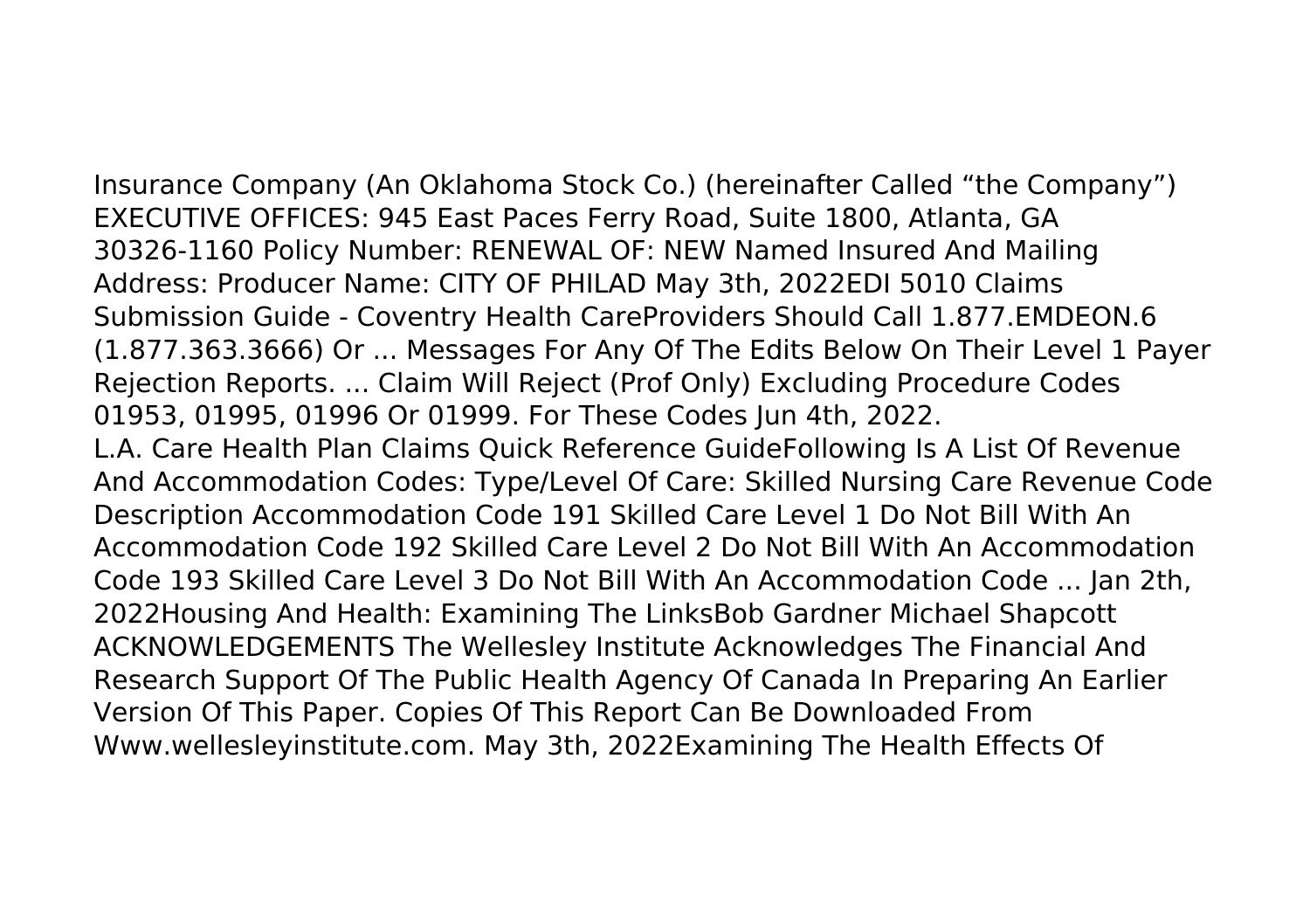Flavored Electronic CigarettesData From The Following Peer-reviewed Articles Are Featured In This Activity: Clapp P.W., Lavrich K.S., Van Heusden C.A., Lazarowski E.R., Carson J.L., & Jaspers I. (2019). Cinnamaldehyde In Flavored E-cigarette Liquids Temporarily Suppresses Bronchial Epithelial Cell Ciliary Motility By Dysregulation Of Mitochondrial Function. Apr 5th, 2022.

Examining The Relationship Between Health IT And ...V Abstract This Project, Entitled "Examining The Relationship Between Health IT And Ambulatory Care Workflow Redesign," Aimed To Use Jul 2th, 2022NICU MOMS: Examining Maternal Health Behaviors During …The Neonatal Intensive Care Unit Can Be A Stressful Environment For New Mothers. Newborn Babies Are Admitted To The NICU For A Variety Of Reasons. The March Of Dimes And The ... As Many As 85% Resume Smoking In 2-8 Weeks Following Th Feb 4th, 2022Restorative Servicescapes In Health Care: Examining The ...And Artwork At The Montefiore Health System In New York And Cleveland Clinic's Art Program. These Features And Services Are Either Built Into The Price That Is Billed Directly To Patients Or Paid For Out Of Pocket (Weed, 2016). Although Pr May 1th, 2022.

Examining The Impact Of Health Care ConsolidationFeb 14, 2018 · (Partners), Pittsburgh (UPMC), And San Francisco (Sutter). Insurance Markets Are Also Highly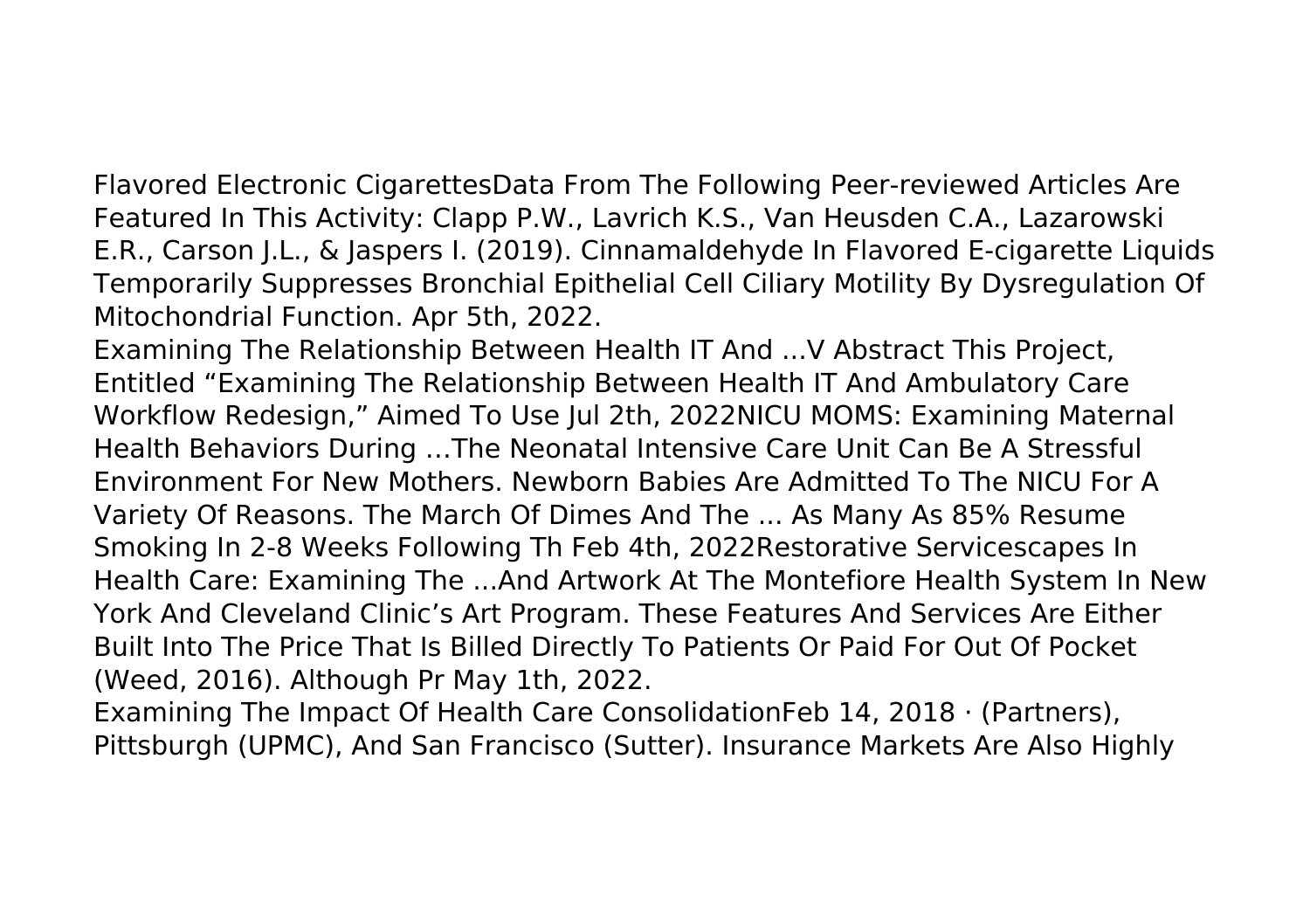Consolidated. The Two Largest Insurers Have 70 Percent Of The Market Or More In One-half Of All Local Insurance Markets. Physician Services Mark Apr 4th, 2022Reducing Health Care Costs: Examining How Transparency Can ...Empower Patients Testimony To Senate Committee On Health, Education, Labor And Pensions September 18, 2018 Washington, D.C. Bill Kampine Co-founder An Jun 1th, 2022HEALTH CARE HEALTH CARE HEALTH CARE HEALTH CARE …Oct 06, 2019 · Guard Training,LGV.Don Radcliffe PreparedAdvantage.com 903-753-7177 FIREWOOD/SUPPLIES Firewood For Sale! Oak Firewood, You Cut, You Haul. (903)754-9514 FIREWOOD /PECANWOOD FOR SALE! CALL 903-930-8523 FOR PRICING. FURNITURE 7th St. NEW &USED Furniture 1012 N. 7th St. LGV.Open 7 Jan 5th, 2022.

Applicable Modifiers On Claims For Behavioral Health ServicesHealthy Blue Medicaid Managed Care. Https://providers.healthybluela.com. Healthy Blue Is The Trade Name Of Community Care Health Plan Of Louisiana, Inc., An Independent Licensee Of The Blue Cross And Blue Apr 1th, 2022Federal Tort Claims Act Health Center Policy ManualProvide The Full Range Of Health Services On Behalf Of The Covered Entity. [4] A.2 Application For Deeming As Required By Sections 224(g)(1)(D) And 224(h) Of The PHS Act, To Be Deemed, A Health Center Program Grantee Or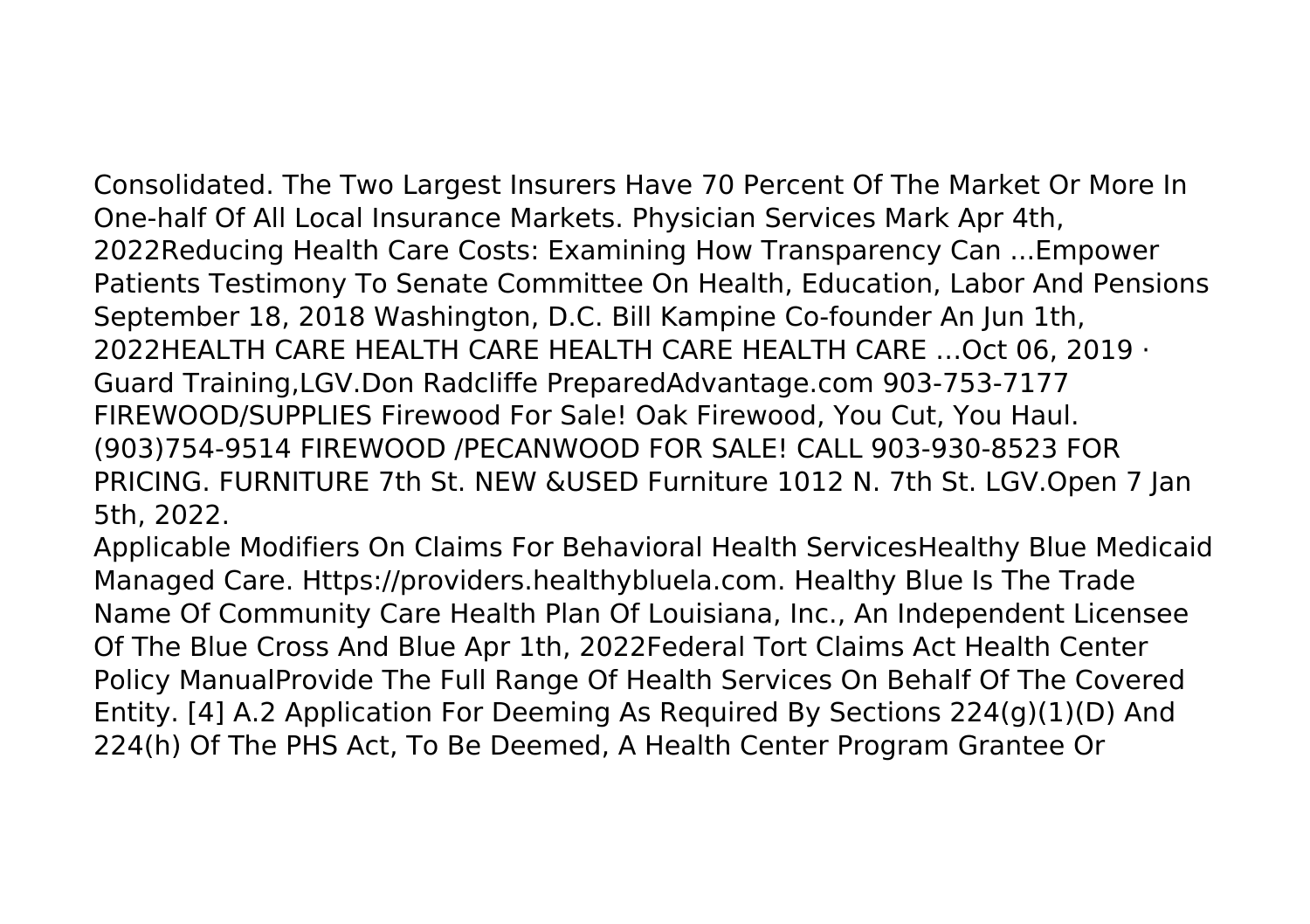Subrecipient Must Complete An Application (see Section G: Deeming Application Process) In The Specified Form. Feb 3th, 2022Change To Type Of Bill Code For Home Health ClaimsCommittee Discontinued Type Of Bill Code 33X And Replaced It With Type Of Bill Codes 32X And 34X For Home Health Claims. Effective For Claims Received On And After May 1, 2014, ForwardHealth Will Deny Claims For Home Health Services Submitted With Type Of Bill Code 33X And Will Require The Use Of One Of The Replacement Codes, As Appropriate. Jul 3th, 2022. Oracle Insurance Claims Analytics For Health - Warehouse ...Last\_changed\_dt Timestamp(9) No Stores The Date On Which The Record Was Last Changed In The Source System O\_insert\_dt Date No Stores The Date On Which The Record Was Inserted In The Open Interface Table 3.1.2 O\_CLAIM Content Open Interface Table O\_CLAIM Contains The Claim Rows That Should Be Loaded Into The Data Warehouse. Attributes Mar 1th, 2022Scientific Opinion On The Substantiation Of Health Claims ...Hydroxypropyl Methylcellulose (HPMC) Related Health Claims EFSA Journal 2010;8(10):1739 2 . Article 13 Health Claims And References That EFSA Has Received From Member States Or Directly From Stakeholders. The Food Constituent That Is The Subject Of The Health Claims Is Hydroxypropyl Methylcellulose (HPMC). May 5th, 2022ASTHMA CLAIMS DATA BOOK 2014 - RI Dept. Of HealthUnderstanding